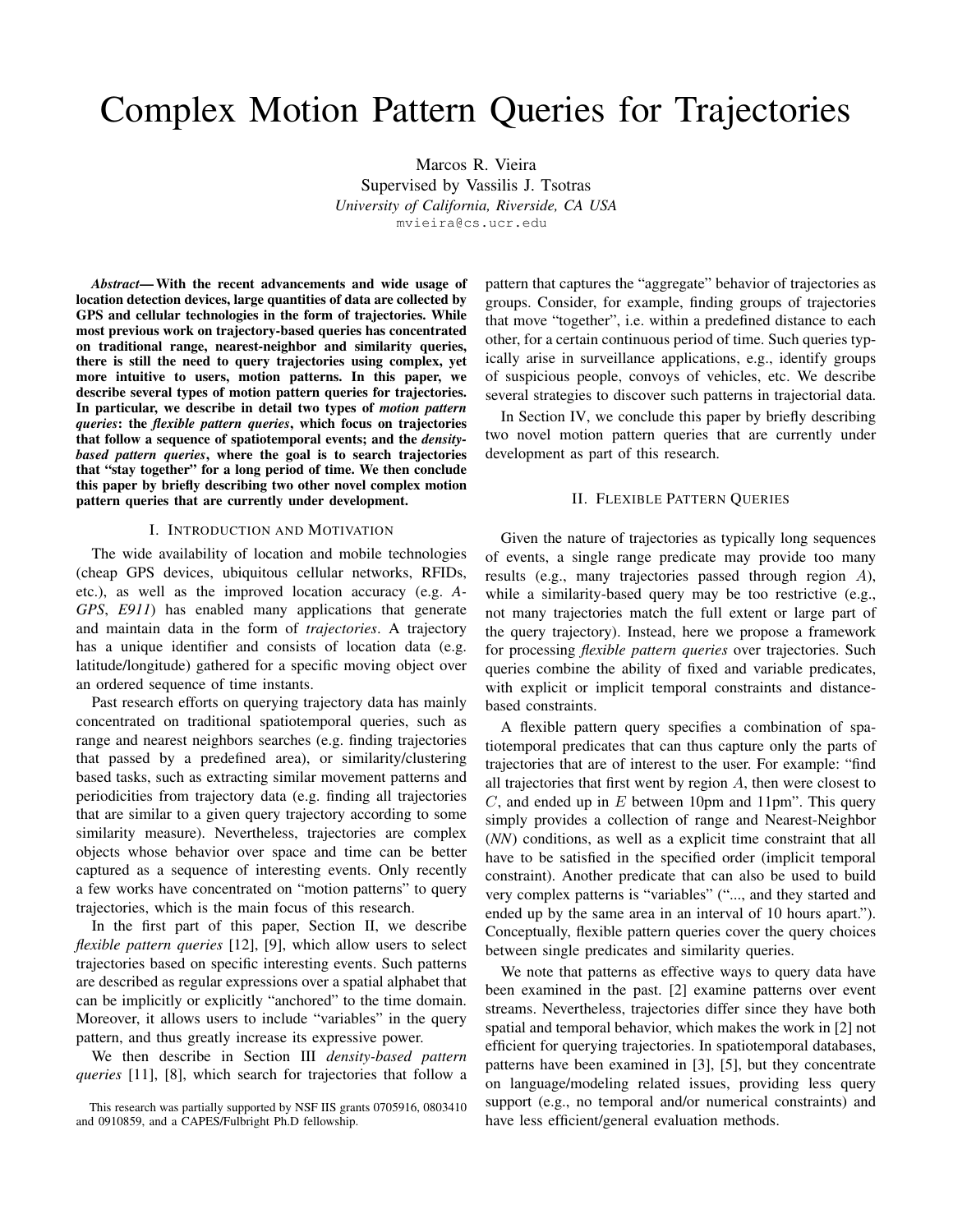

Fig. 1. The Flexible Pattern Query Language.

#### *A. Proposal of Solutions*

We assume that the spatial domain is partitioned to a fixed set  $\Sigma$  of non-overlapping regions. Several levels of partitions can be created in order to define a hierarchy of regions (see Figure 2), where the user has the ability to define queries with finer alphabet granularity (*zoom in*) for the portions of greater interest and higher granularity (*zoom out*) elsewhere. Regions correspond to areas of interest (e.g. *school districts*, *airports*) and form the alphabet used in our query pattern specification. In the following we use capital letters to represent the region alphabet,  $\Sigma = \{A, B, C, \ldots\}.$ 

A general pattern query  $\mathcal{Q} = (\mathcal{S} | \bigcup \mathcal{D}|)$ , Figure 1, consists of a sequence of spatiotemporal predicates  $P$ , specified using regions from  $\Sigma$ , while  $D$  represents a collection of constraints and distance functions (e.g. *NN*). Modifiers can also be used with  $P$ , e.g., " $P^{+}$ ": one or more occurrences of  $P$ . Each spatiotemporal predicate  $P \in S$  is defined by  $R$ , which corresponds to a predefined spatial region in  $\Sigma$  (fixed predicate) or a *variable* in Γ, the operator *op*, which describes the topological relationship that a trajectory and the spatial region  $\mathcal R$  must satisfy over the optional time interval  $t$ .

A predefined region  $\mathcal{R} \in \Sigma$  is explicitly specified by the user in the query predicate, e.g., A. In contrast, a *variable* denotes an arbitrary region in  $\Sigma$  and it is denoted by using symbols in  $\Gamma = \{ \omega_a, \omega_b, \omega_c, \ldots \}$ . A *variable* takes a single value (instance) from  $\Sigma$  (e.g.  $@a=C$ ), but one can also specify the possible values of a *variable* as a subset of  $\Sigma$  (e.g., "any city district with museums"). Moreover, the same *variable* can appear in several different predicates of S. This is useful for specifying complex queries that involve revisiting the same region many times. For example, a query like " $@x$ .?\*. $B$ . $@x$ " finds trajectories that started from some region, then at some point passed by region  $B$  and immediately after they visited the same region they started from. Note that for our purposes, the wild-card "?" is also considered a variable; however it refers to *any region*, and not necessarily the same region if it occurs multiple times within a pattern.

Spatiotemporal predicates however cannot answer queries with constraints (e.g. NN type of queries). This is because topological predicates are binary and thus cannot capture distance based properties of trajectories. The D component is thus used to describe constraints among the *variables* used in the  $S$  part. One interesting kind of constraint is the distance-based constraint that can have the form  $(AGGR(d_1, d_2, \ldots); \theta)$ . For example, consider the following query  $Q = \{A.^{*}.B.\t@x.\t@y.C.^{*}.\t@z, \tSUM(d_1, d_2) < 100,$  $d_1 = d(\mathbb{Q}x, \mathbb{Q}y), d_2 = d(\mathbb{Q}z, E)$ , which selects trajectories, among the ones that satisfy  $S$ , that have the sum of the



Fig. 2. Region-based trajectory representation.

distance between regions  $@x$  and  $@y$  and the distance between  $@z$  and a fixed region E less than 100 feet. Hence  $D$ contains a collection of distance terms  $d_1, d_2, \dots$ , where term d<sup>i</sup> represents the distance between two *variable* regions or between a *variable* region and a fixed one. In the above example, the aggregate  $AGGR$  and checking  $\theta$  functions are, respectively, *SUM* and "< 100", but other functions can be used (e.g. *AVG*, *MIN* for the aggregate function, and *MIN*, *Top-k* for the checking function).

We now proceed with the proposed index structures and algorithms used to efficiently evaluate *flexible pattern queries*. We use two lightweight index structures in the form of ordered lists, that are stored in addition to the trajectory data. There is one *region-list* per region and one *trajectory-list* per trajectory. The *region-list*  $\mathcal{L}_{\mathcal{I}}$  of a given region  $\mathcal{I}$ , which does not have to be in  $\Sigma$  (see [12], [9]), acts as an inverted index that contains all trajectories that passed by region  $\mathcal I$ . Each entry in  $\mathcal L_{\mathcal I}$  is a record that contains a trajectory identifier  $T_{id}$ , the time interval ( $ts-entry:ts-exit$ ] during which the trajectory was inside  $I$ , and a pointer to the *trajectory-list* of Tid. Records in a *region-list* are ordered first by  $T_{id}$  and then by *ts-entry*.

In order to fast prune trajectories that do not satisfy the query  $S$ , each trajectory is approximated by the sequence of regions it visited. A record in the *trajectory-list* of trajectory Tid contains the region and the time interval (*ts-entry*:*ts-exit*] during which this region was visited by  $T_{id}$ , ordered by *tsentry*. Note that entries in *trajectory-list* index point to their corresponding original trajectories in the trajectory archive. Given the index structures available, we propose four different strategies for evaluating flexible pattern queries:

1. *Index Join Pattern* (*IJP*): this method is based on a merge join operation performed over the *region-lists* corresponding to every fixed predicate in S. The *IJP* uses the *region-lists* for pruning and the *trajectory-lists* for the *variable* binding (for more details, see [12]);

2. *Dynamic Programming Pattern* (*DPP*): this method performs a subsequence matching between the query pattern  $S$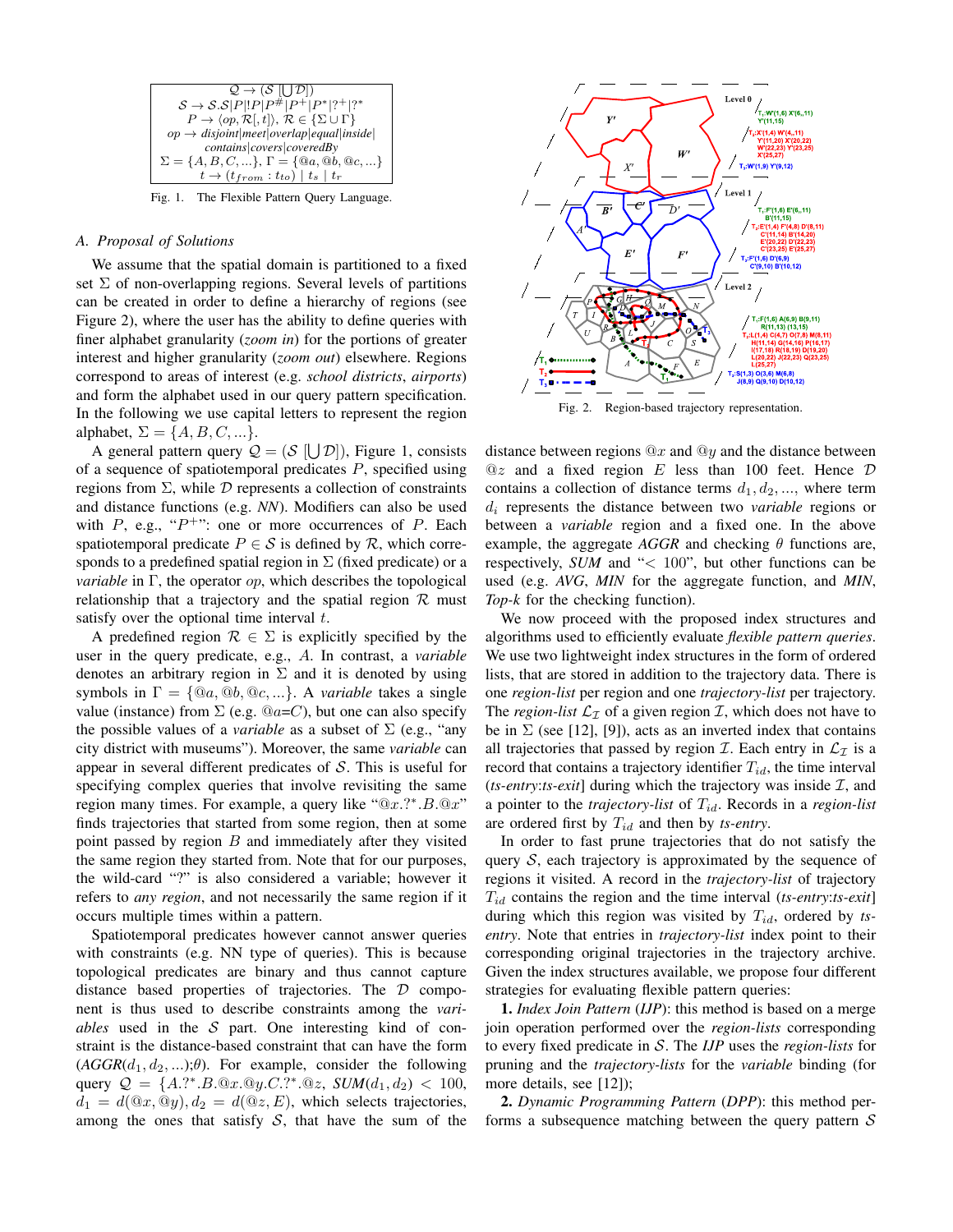TABLE I

EVALUATION OF FLEXIBLE PATTERN QUERIES.

|                            | Dataset       |    |    | $\mathcal{A}^{\perp}$ | E-NFA | $E-KMP$ | DPP       | IJР   |
|----------------------------|---------------|----|----|-----------------------|-------|---------|-----------|-------|
| $^{\circ}$ $\mathcal{S}_1$ | <b>Buses</b>  | 10 |    | 57                    | 2.46  | 1.90    | 1.11      | 1.53  |
| $S_2$                      | <b>Buses</b>  | 20 |    | 29                    | 89.62 | 62.75   | $28.99$ . | 3.03  |
| $S_3$                      | <b>Trucks</b> | 20 |    | 76                    | 11.91 | 54.68   | 30.28     | 10.57 |
| $S_4$                      | Trucks        | 46 | 29 |                       | 3.06  | 0.73    | 0.22      | 1.56  |

(including *variables*) and the trajectory approximations stored as the *trajectory-lists*. The *DPP* uses mainly the *trajectory-lists* for the subsequence matching and performs an intersectionbased pruning on the *region-lists* to find candidate trajectories;

3. *Extended-KMP* (*E-KMP*): this method is an extended version of the KMP method [3], which finds subsequence matches between the trajectory representations and the query pattern. The *E-KMP* contains extensions to handle the variable predicates (?, ?+), topological operations and implicit/explicit temporal constraints;

4. *Extended-NFA* (*E-NFA*): this method extends the work in [2] to cover topological operations, temporal constraints, and variables proposed in our language. This method, as well as the *E-KMP*, also performs an intersection-based pruning on the *region-lists* to fast prune trajectories that do not satisfy the fixed spatial predicates in S.

## *B. Results*

We proceed with some experimental results that evaluate four flexible pattern queries using the *Buses* and *Truck* datasets [1]. For simplicity, we assume that the spatial domain is partitioned into regions using a uniform grid of  $100\times100$  in a single level.

Since in these two real datasets trajectories move in relatively similar ways, we experimented with larger number of predicates so as to create more selective queries. Moreover, all queries contain between 2 and 4 variables and several wildcards ?<sup>+</sup> and ?\*. Table I shows the total number of predicates  $(|\mathcal{S}|)$ , the number of fixed predicates  $(|\mathcal{S}_f|)$ , the number of trajectories returned  $(|A|)$  and running time (in seconds) for all four evaluation methods.

The results show that the *E-NFA* algorithm performs worse for all queries. This is because it cannot take advantage of the existing indexing structures so as to focus the search only on those parts of the trajectories that might contain answer (except from the original trajectory pruning using the *region-list* intersection). Our proposed two algorithms, *DPP* and *IJP*, have typically more robust behavior; nevertheless, *E-KMP* still shows competitive behavior for some queries. A thorough experimental evaluation with other datasets and query parameters can be found in [12], [9].

## III. FLOCK PATTERN QUERIES

Recently, there has been increased interest in querying patterns capturing "collaborative" or "group" behavior in space and time between trajectories. This includes queries like *moving clusters* [7], *convoy queries* [6] and *longest flocks patterns* [4]. The difference between all those patterns is the way they define the relationship between the trajectories and



Fig. 3. Flock pattern examples:  $\{T_1, T_2, T_3\}^{1-3}$ ,  $\{T_4, T_5, T_6\}^{2-4}$ .

their duration in time. Different from all the above definitions, here we consider the problem of identifying *all groups* of trajectories that stay "close" together for a given duration (not the longest as in [4]). Existing methods for flock pattern discovery [4] suffer from severe limitations. Such methods either find approximate solutions, or can be applied only for a single time instance of the problem (i.e. the solution does not support the minimum time duration in the query).

We consider trajectories  $T$  to be part of a flock  $\mathcal F$  if they are *all* within a maximum distance  $\epsilon > 0$  to each other (i.e. if there exists a disk  $c_k^{t_i}$  in time instance  $t_i$  and diameter  $\epsilon$ covering *all* trajectories in  $\mathcal F$  for a duration of  $\delta$  consecutive time instants). A trajectory satisfies the above pattern as long as at least  $\mu$  trajectories are contained inside the disk for the the time duration  $\delta > 1$ . The  $c_k^{t_i}$  is called the center of the flock  $f_k$  at time  $t_i$ . Intuitively, a flock pattern can be viewed as a "tube" shape formed by the centers  $c$  and expanded with diameter  $\epsilon$  in the space dimension, and having length  $\delta$  in the time dimension, such that there are at least  $\mu$  trajectories which stay inside the tube all the time. Figure 3 shows two examples of flock patterns for  $\mathcal{F}(\mu=3,\epsilon,\delta=3)$ :  $f_1 = \{T_1, T_2, T_3\}^{1-3}$  and  $f_2 = \{T_4, T_5, T_6\}^{2-4}.$ 

## *A. Proposal of Solutions*

The major challenge in evaluating flock pattern queries is to compute disks  $c_k^{t_i}$ . Since any point in the spatial domain can be a center of a flock, there is an infinite number of possible locations to test. Nevertheless, if we can find a disk  $c_k^{t_i}$  with diameter  $\epsilon$  that covers all trajectories in the flock f at time instance  $t_i$ , then there exists another disk with the same diameter but with different center  $c_{k}^{t_i}$  that also covers all trajectories covered by the first one and has at least two common points on its circumference.

In order to find the disk  $c_k^{t_i}$ , we use two trajectories' locations in  $t_i$  that have distance not greater than  $\epsilon$  to each other. To efficiently find such pairs, we partition the spatial domain using a grid-based structure containing cells of size  $\epsilon \times \epsilon$ . We use several optimizations with this structure, which can be found in [11]. Using the above property to find disks  $c_k^{t_i}$ for  $t_i$ , and the grid-based structure, we propose four strategies for evaluating flock pattern queries:

1. *Basic Flock Evaluation Algorithm* (*BFE*): this approach incrementally computes disks for  $t_i$ , and then joins them, using the  $|c \cap f| \ge \mu$  joining condition, with disks previously found for  $t_{i-1}$ . The *BFE* reports a flock if there are at least  $\delta$  join